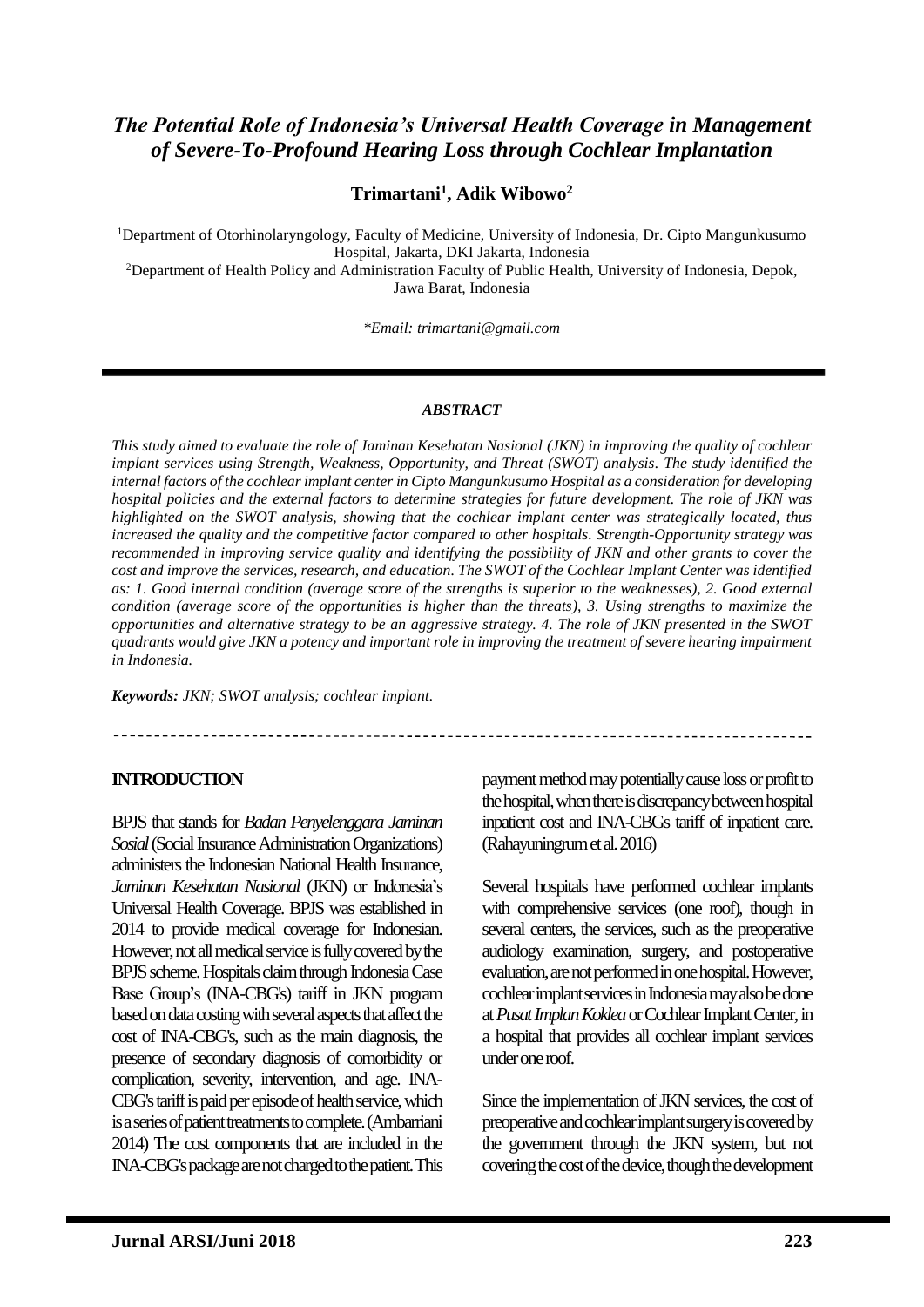of cochlear implant services since 2012 was not hindered by this obstacle. The Ear, Nose, and Throat (ENT) Department at Faculty of Medicine Universitas Indonesia (FKUI) – Dr Cipto Mangunkusumo Hospital (RSCM) performs cochlear implants with equipment from three distributors that are FDA approved. Med-El, Advance Bionics and Cochlear are mostly used. Cochlear implant data from the ENT Department, FKUI – RSCM showed that there have been 101 cases recorded since 2016. Specifically, there were 4 cases in 2012; 2 cases in 2013; 4 cases in 2014; 41 cases in 2015; and 50 cases in 2016.

Children with cochlear implants are expected to be able to receive sound to understand language and form words with the intention of speak and communicate effectively. Evaluation for the children after the cochlear implantation includes auditory perception, talking, and language, also other evaluation in accordance with the child's development, such as reading and writing. (Rubinstein et al. 1999)

RSCM, as Cochlear Implant Center, should be able to provide post-operative habilitation services to maintain the quality and standards of the service. (Suryatama 2014) An analysis method must be implemented to provide the best solution to overcome failure in providing a qualified holistic service.(Gasperz 2008)Factors causing this failure must be evaluated to improve the effectiveness and efficiency of tertiary/quaternary services in RSCM to provide qualified and sustainable cochlear implant services. In addition, Indonesia is now heading toward Sound Hearing 2030 which aim to optimize the level of auditory hearing health by 2030.

As a national referral center, RSCM provides secondary, tertiary, and quaternary care, one of which is the cochlear implant center. However, it is not yet optimal as the postoperative habilitation services are not available in RSCM. The habilitation services are provided by external habilitation organizations. (Sopacua and Pratiwi 2009) As a result, RSCM is unable to maintain and look over the quality and standards of the cochlear implant service postoperatively, also evaluate the result of the implant. Additionally, some preoperative examinations, cochlear implant device, and postoperative services or habilitation is not covered by JKN. It is expected that JKN coverage could assist children with hearing disabilities in all

phases. Based on this issue, the internal and external factors that affect the cochlear implant service center are considered for determining company policy.

The primary aim of this study was to evaluate the role of JKN in increasing the quality of cochlear implant services through Strength, Weakness, Opportunity, and Threat (SWOT) analysis. First, the study identified the internal factors, the strengths and weaknesses of the cochlear implant center as a consideration to create hospital policies. Next, for external factors, the opportunities and threats of the center are weighed to determine the strategies for future development. Based on the results, a strategy for the cochlear implant services was developed in effort to improve the quality of services provided. Finally, the role of JKN in the strategy developed was highlighted based on the SWOT analysis that had been performed.

## **THEORETICAL REVIEW**

Cochlear implants serve as a prosthetic cochlea that improve the hearing function among patients with severe deafness by directly passing acoustic impulses to the auditory nerve, by-passing the structures of the internal ear that is not functioning. Cochlear implants bypass the damaged sensory cells of the internal ear and stimulate the auditory nerve by converting acoustic stimuli into electric stimuli and passing it to the brain until the sound is understood.(Sataloff 1966)

# **RESEARCH METHODOLOGY**

This explorative descriptive study with an expose facto approach was designed to describe the condition of cochlear implant services provided and to identify information regarding challenges faced in the field. In preparation for this study, a literature search on cochlear implants and quality services was conducted. Studies were analyzed to identify various factors that play a role in improving service quality. Then, a team was assembled to assist the SWOT analysis, an important step in the research which required close attention.

Data were collected through direct observation or detailed evaluation regarding the services provided in the field for new patients from the pre-operative phrase for approximately 3 months. Observation was also performed for the facilities and equipment available in the cochlear implant center throughout the preoperative,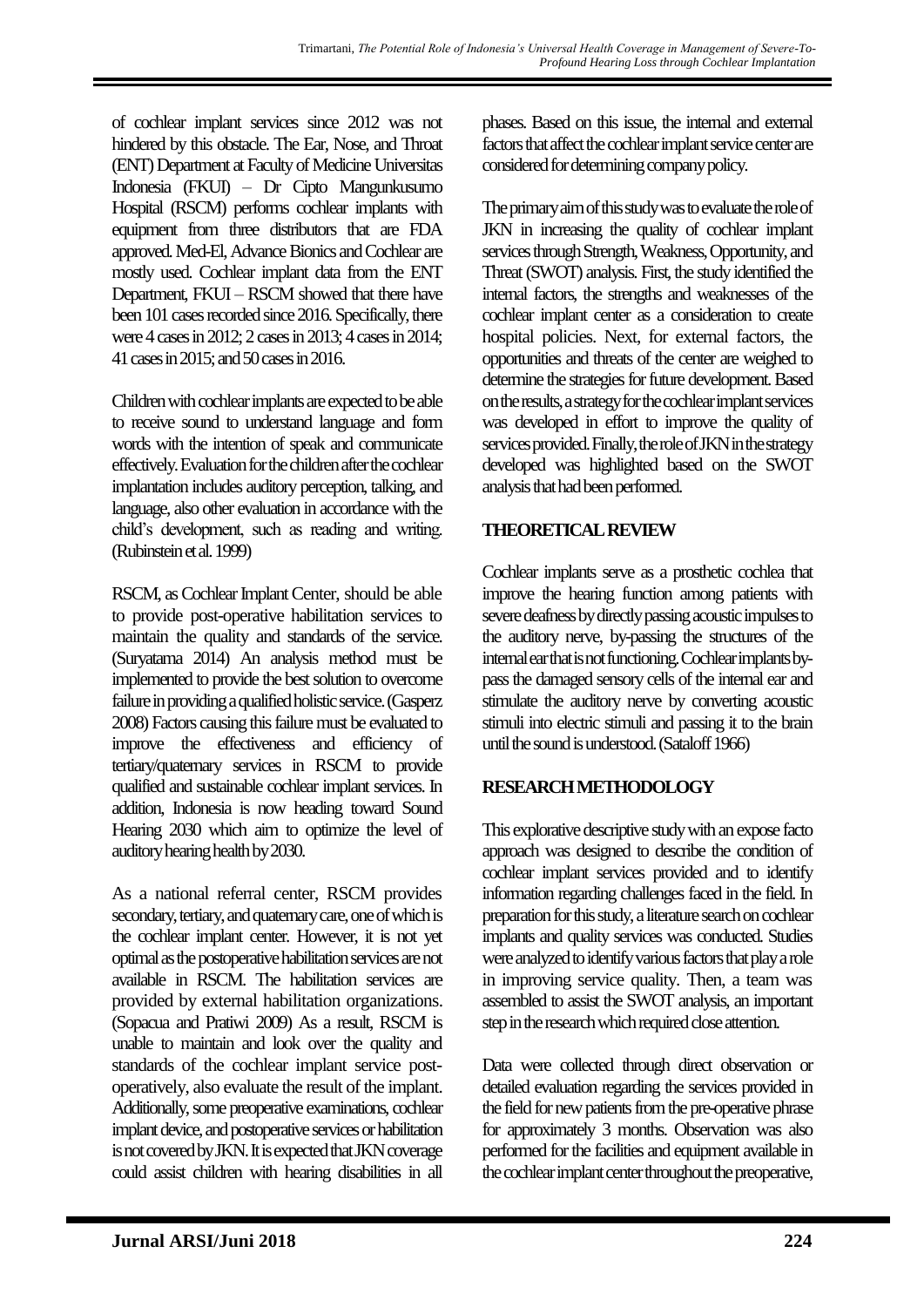operative, and post-operative phase. Next, an observation of the post-operative services was done from January until March 2018 to further clarify the rehabilitation processes available.

To analyze the possibility for service improvements, indepth interview and a focused-group discussion (FGD) was performed, focusing on the available resources in association with the service process, including the specialist involved, cochlear implant vendors or distributors, and patient families. (Rivai 2009) Qualitative data was translated into quantitative data through SWOT analysis.(Sugiyono 2008)

### **SWOT Analysis**

The first step was to observe the current condition to identify the factors regarding the SWOT of the cochlear implant center. Next, document review and in-depth interview with the service provider were performed. Results of the discussion and the interview were grouped into internal and external factors which were then presented to the FGD team members. Based on the evaluation performed, these factors were grouped into Strength (S), Weakness (W), Opportunity (O), and Threat (T) from the stakeholders. Members of FGD team were asked to arrange the priority, then determined the weight of each factor identified in the four groups. As a result, a score for each matrix quadrant was obtained. (Rangkuti 2004)

## **RESULTSAND DISCUSSION**

#### **SWOT Analysis**

SWOT analysis was performed to systematically identify various factors that play a role in organization or company strategy. The analysis was based on the logical approach of increasing the strength and opportunity, simultaneously reducing the weaknesses and threats. This instrument provides simple steps to predict the best method to perform a strategy. Additionally, this instrument helped to plan a strategy and identify the factors that need more attention.

Decision making in the implementation of a specific strategy is associated with a mission, aim, strategy and policies of a company, thus the planning of a strategy required the SWOT analysis presented in the current condition. SWOT analysis provides a picture of the

condition that is faced and provides a solution to the problems faced. There are 4 components in SWOT analysis:

- 1. Strength–of the company or organization; functions against the prevailing competition.
- 2. Weakness–of the company or organization; cause problems in attaining the organization's goals and in facing the competition.
- 3. Opportunity–external factors; provide the possibility to improve the services in the future.
- 4. Threat–describes the current and future challenges or threats faced by the organization caused by various factors in the environment results in delays and losses.

The four components above make up the SWOT matrix which describes in real-time the opportunities and threats (external factors) faced by the organization, such that they may be dealt with appropriately according to their strengths and weaknesses of the organization. This matrix provides 4 alternative strategies possible.

- 1. SO strategy (Strengths Opportunities) uses the strengths to obtain the opportunities
- 2. ST strategy (Strengths Threats) uses the strengths to face the threats
- 3. WO strategy (Weaknesses –Opportunities) uses the opportunities to reduce the weaknesses
- 4. WT strategy (Weaknesses Threats) uses a defensive approach in effort to eliminate the weaknesses and overcome the threats

Discussion with the ENT staff and service team at RSCM provides a picture of the current situation in the Cochlear Implant Center(show in Fig. 1).

Qualitative data from the SWOT analysis was translated into quantitative data by providing weights to the different factors using the Pearce and Robin (1998) method or by the weight agreed upon by the Cochlear Implant staff and department, involved in the service processes(shown in tables 1 to 4).

Based on the calculated weights, S-W was calculated for the X-axis and O-T for the Y axis to provide the Cartesian diagram for the Cochlear Implant services of FKUI –RSCM, as shown in figure 2.

SWOT Quadrant Analysis of the Cochlear Implant Services resulted in the first quadrant, reflecting an optimal situation for attaining profitable possibilities. As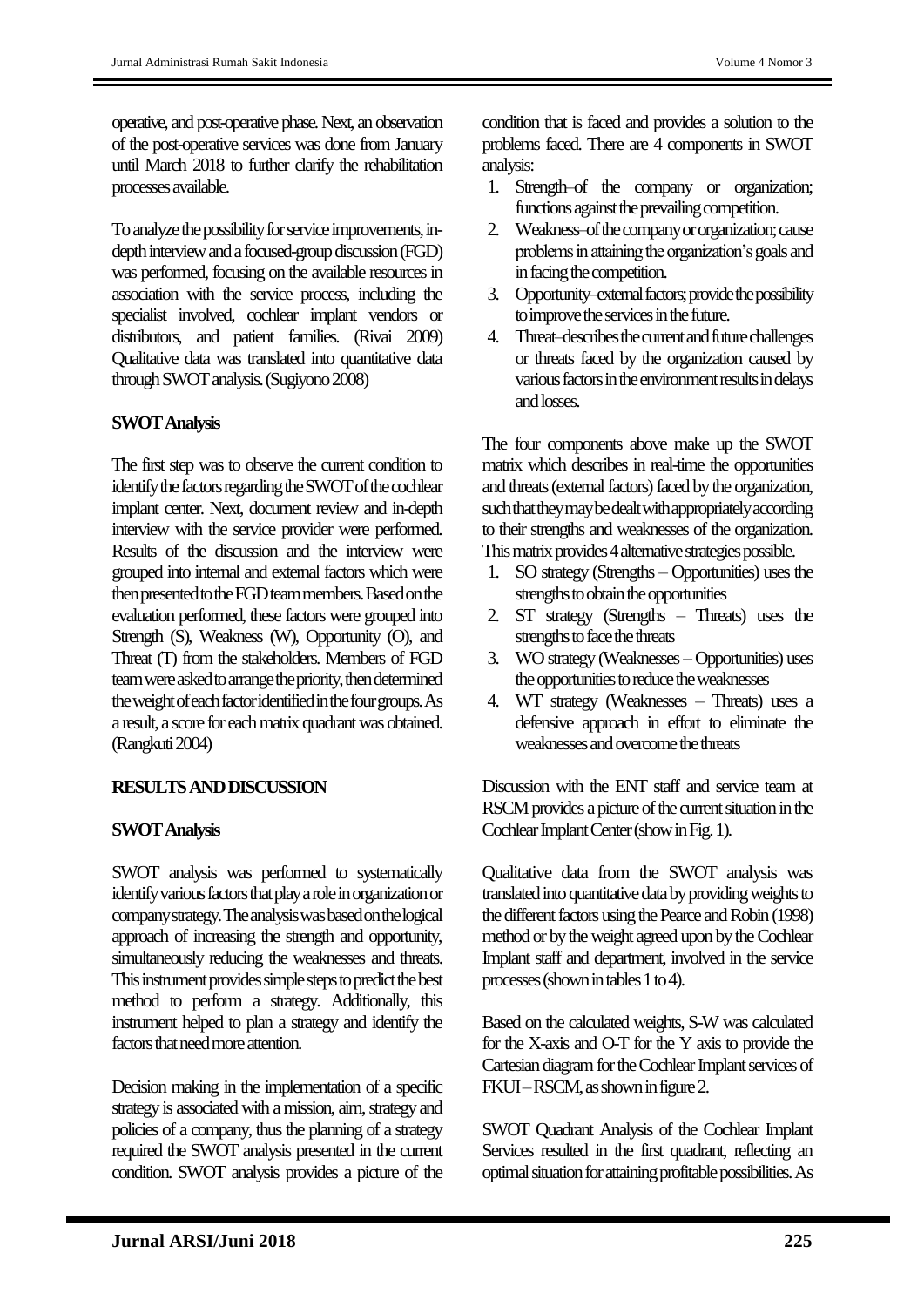a result, the first strategy may be used to develop (aggressive strategy) a more holistic service.

## **Determining the Strategy using the SWOT Matrix**

SWOT Analysis was performed using cross-table analysis of TOWS known as the SWOT matrix. The qualitative approach of the SWOT matrix presents 8 boxes including 2 external factors (opportunities and challenges) and 2 boxes on the left with the internal factors (strengths and weaknesses). The four remaining boxes are the strategic ideas brought about by the point of intersection between the internal and external factors. This SWOT matrix is also known as the External Factor Analysis Summary (EFAS) and Internal Factor Analysis Summary (IFAS) matrix developed by Wheelan and Hunger, functions as an instrument to assists the development of four type strategies: SO (strength-opportunity), WO (weakness-opportunity), ST (strength-threat), and WT (weakness-threat). Matching the key of external and internal factors was the hardest part of developing the SWOT matrix and required proper evaluation. This method described:

- 1 The Strengths-Opportunities strategy; using the opportunities for development to use the prevailing strengths.
- 2 The Weakness-Opportunities strategy; using the opportunities for the internal weaknesses.
- 3 The Strengths-Threats strategy; using the strengths to avoid the threats.
- 4 The Weakness-Threats strategy; minimize the weaknesses, avoiding the external threats

# **SWOT Matrix**

Based on table 5, the SO (Strength – Opportunity) strategy is recommended, using the strengths to maximize the opportunities and an alternative strategy which is to use an aggressive strategy.

## **Results of the SWOT Analysis**

The internal condition of the RSCM Cochlear Center had a total score of 5.0, resulting from the addition of the weight of every strength and weakness factor multiplied by each strength and weakness factor. The internal condition was good because the average score of the strength is superior to the weaknesses.

1. The external condition gave a score of 4.52, obtained from the addition of the weight of every opportunity and threat factor, multiplied by each opportunity and threat factor in the discussion. This score is considered as good as the average score of the opportunity factors was higher than the average of the threats.

2. Based on the above diagram, the SO strategy is advised using the strengths to optimize the opportunities and an alternative strategy using an aggressive strategy.

The strategy chosen is:

- a. Improve service quality in all the available facilities and gain support from the stakeholders.
- b. Partnership with JKN may identify the opportunity to cover half of the costs for examination and surgery; thus, BPJS and other grants may aid in covering the costs of the cochlear implant device
- c. Develop not only the service, but also research and education in the community and other sister hospitals for health promotion, prevention, therapy, and habilitation.

Implementation of the SWOT analysis showed that the cochlear implant center may increase the quality of patient services and competitive factor of the center compared to other hospitals, thus the SO (Strength-Opportunity) strategy is recommended, using all the strengths to maximize the opportunities as follows: 1. Improving service quality by utilizing all the facilities available and the support from the stakeholders; 2. Partnership with JKN to identify the possibility for JKN and other grants to partially cover the cochlear implant costs and develop the services, research and education in the community and network hospitals for promotion, prevention, therapy, and habilitation especially providing AVT. Evaluation of the strategy formulates a new strategy for JKN presented as a Strength, Weakness, Opportunity, and Threat with different weights and ratings. This interesting finding would require further investigation.

JKN is a strength as it comes second with a score of 0.16 out of the total strength score of 2.51. It showed that despite being second, it is not as strong as the strategic location of RSCM and partnership with professionals overseas that also ranks second. JKN only covers the costs of preoperative preparations, surgery, and postoperative treatment, without covering the cochlear implant itself. On the other hand, the cost of cochlear implant device must be covered by the patient or a grant.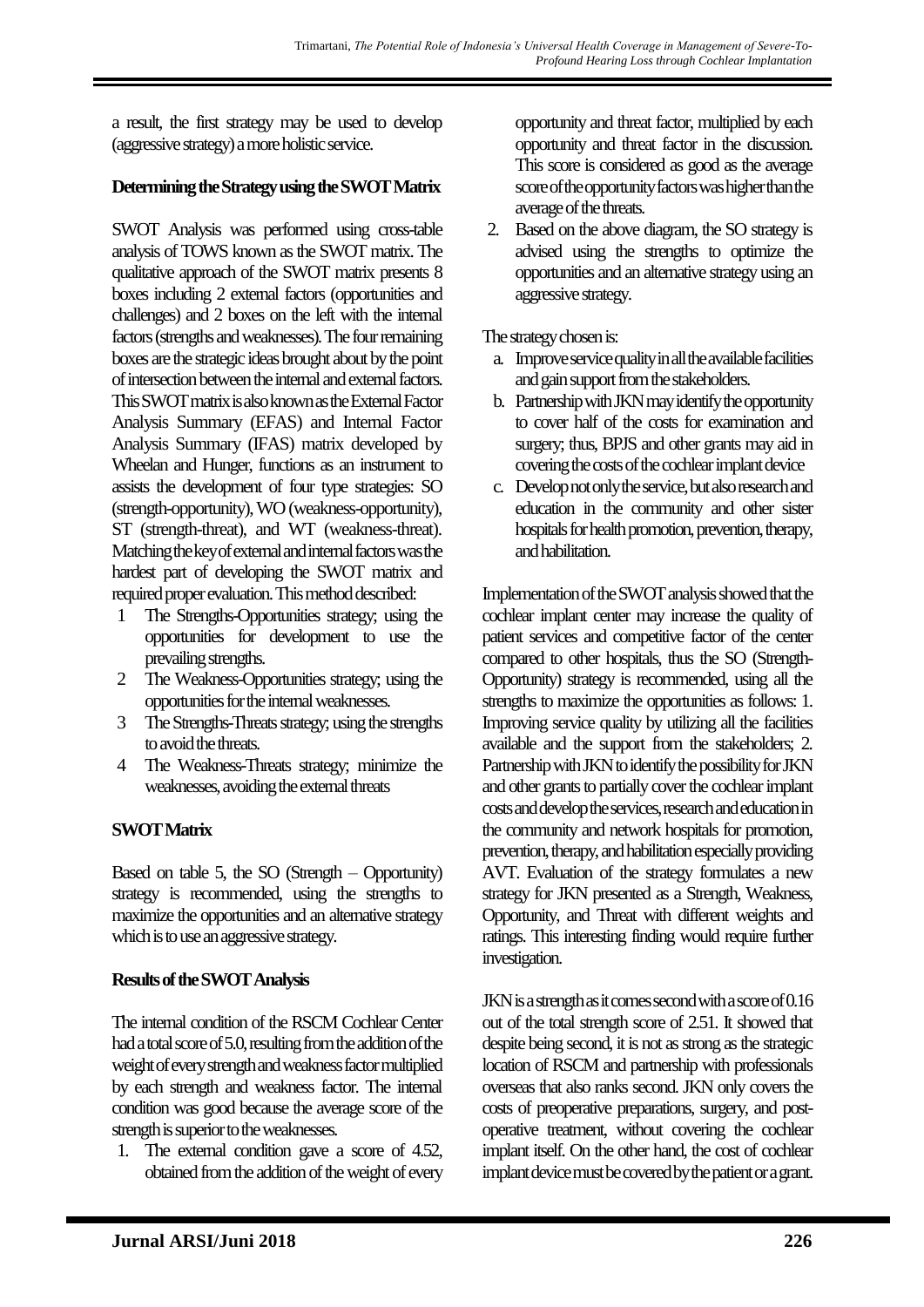Covering the preoperative, operative, and post-operative treatment of the patient is one internal factor that serves as a strength of the Cochlear Implant Center.

JKN is also a weakness as the policy states a small subsidy of 1 million rupiahs is given in every 5 years to replace the hearing aid. The cost of a cochlear implant device is around  $100 - 150$  million rupiahs, thus presenting as an obstacle to the cochlear implant center. Therefore, if a patient uses more than the amount covered, the additional cost is borne by the patient of the hospital.

JKN is also an opportunity for the cochlear implant center, showing that JKN insurance for the preoperative treatment and the surgery provides an opportunity for the patient with hearing disability to undergo cochlear implant surgery. This has increased the number of surgeries performed in RSCM since 2014. Many examinations performed during the preoperative phase determine the suitability for the cochlear implant candidate. Preoperative examinations begin from the ENT examination, audiometry and Brain Evoked Response Audiometry (BERA), ear Magnetic Resonance Imaging (MRI) and computed tomography (CT) scan, pediatricians, medical rehabilitation, laboratories, etc. which might be expensive if the patient must pay for themselves. Hence, though JKN covers part of the costs, it provides some opportunity for the cochlear implant patients to receive services from the center.

JKN is also a Threat for the cochlear implant center. The rise in the number of patients using JKN insurance which only cover half of the costs also increases the costs that must be covered by RSCM. Till date, this is a threat that must be avoided by the RSCM cochlear implant center.

As a result, an appropriate strategy must be chosen in attempt to improve the cochlear implant services. JKN and ministry of health policies for children with severe hearing disabilities who require cochlear implants must be performed nationally. There should be a change in the perception of the hearing aid in the Hearing Health Center or even JKN. (Thabrany 2014) Much debate occurs related to the term Hearing Health Care, defined by WHO as the management of ear and hearing disabilities and put audiology and hearing aid in the UHC/JKN scheme. Several countries have attempted to implement a hearing health care model, including

Canada, UK, Brazil, China, and Russia, though they all use government insurance system supported by a private sector component.

This may be an implemented example to overcome the hearing disabilities with occurrence rate of  $1 - 3$  in 100 live births. The mentioned private sector may form a partnership with the cochlear implant distributors or Corporate Social Responsibility (CSR) or even other private sectors. (Yuniarti et al. 2015)A broader government policy scheme and JKN along with partnerships with the private sector and specific prevention programs may serve as part of the National Strategy to Overcome Hearing Disabilities and Deafness Sound Hearing 2030. (Permenkes no 879/Menkes/SK/XI/2006)

## **CONCLUSIONSAND SUGGESTIONS**

### **Conclusions**

Based on the SWOT analysis, the SWOT of the RSCM Cochlear Implant Center was identified. 1. Good internal condition as the average score of the strengths was higher than the weaknesses, 2. Good external condition as the average score of the opportunities was higher than the threats. 3. Use the strengths to maximize the opportunities and an alternative strategy may be to use an aggressive strategy (quadrant 1).

The strategy chosen is: a. Improve the service quality by using all the available facilities and support from stakeholders. b. Partnership with JKN to identify the possibility/opportunity to cover part of the examination and surgery costs, and for JKN or other grants to pay for the cochlear implant device. c. Develop the service, along with research and education in the community and network hospitals for promotion, prevention, therapy, and rehabilitation d. The role of JKN in the strategy to improve the cochlear implant center services, presented in the SWOT quadrants gave JKN a very important role in leveraging treatment of severe hearing impairment in Indonesia.

#### **Suggestions**

1. There has to be national policies from the ministry of health and JKN to manage severe hearing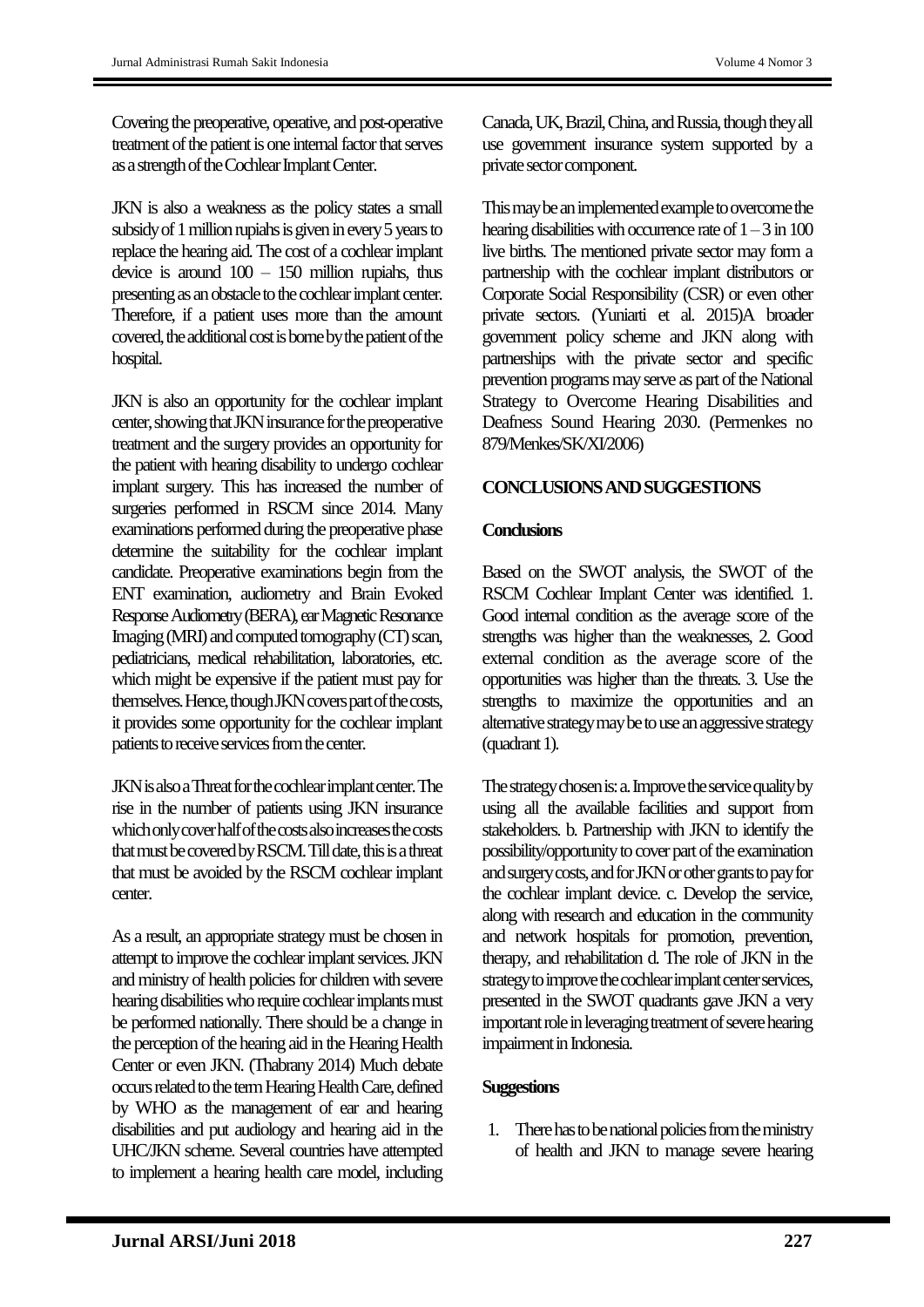disabilities in children who require cochlear implants.

- 2. There should be a change in the perception of the hearing aid as part of the Hearing Health Care or JKN. There is much debate regarding the term Hearing Health Care, defined by WHO as the management of ear and hearing disabilities, and how audiology and other hearing aids are part of the UHC/JKN scheme.
- 3. The government JKN system combined with the private sector may cover the cost of the cochlear implant device.
- 4. There should be a policy or scheme from the government related to the JKN package that is broader, covering the cochlear implant services, in partnership with the private sector and programs for preventing hearing disabilities that is part of the National Strategy for Overcoming Hearing Disabilities and Deafness to reach Sound Hearing 2030.

In general, a successful program for Cochlear Implants in Indonesia requires raising the awareness of Cochlear Implants and hearing impairment in general. Building

infrastructure, securing financial resources, improving outcomes of cochlear implantation, and educating surgeons, health professionals, and governmental officials have been the main challenges for the cochlear implants in Indonesia.

## **REFERENCES**

- Ambarriani, A. S. (2014) 'Hospital financial performance in the Indonesian national health insurance era', *Rev Integr Bus Econ Res,*4(1), 367-379.
- Gasperz, V. (2008) *Total quality management,*Jakarta:PT Gramedia.
- Rahayuningrum, I.O., Tamtomo, D. and Suryono, A. (2016) Comparison between hospital inpatient cost and INA-CBGs tariff of inpatient care in the national health insurance scheme in Solo, Boyolali and Karanganyar districts, Central Java', *Journal of Health Policy and Management,*1(2), 102-112.
- Rangkuti, F. (2004) *Analisis SWOT teknik membedah kasus bisnis,*Jakarta:PT Gramedia Pustaka Utama.
- Rivai, V. (2009) *Manajemen SDM untuk perusahaan: dari teori ke praktek,*Jakarta:Rajawali Pers.
- Rubinstein, J. T., Parkinson, W. S., Tyler, R. S. and Gantz, B. J. (1999) 'Residual speech recognition and cochlear implant performance: effects of implantation criteria', *Am J Otol,*  $20(4)$ ,  $445-52$ .
- Sataloff, J. (1966) *Hearing Loss,*Philadelphia:Lippincott.
- Sopacua, E. and Pratiwi, N. L. (2009) 'Akreditasi rumah sakit dalam dimensi prosedural pelayanan', *Buletin Penelitian Sistem Kesehatan,*12(3), 255-267.
- Sugiyono (2008) *Metode penelitian kualitatif, kuantitatif, dan R&D,*Bandung:CV Alfabeta. Suryatama, E. (2014) *Aplikasi ISOsebagai standar mutu,*Jakarta:Kata Pena.
- Thabrany, H. (2014) *Jaminan Kesehatan Nasional,*Jakarta:Raja Grafindo Persada.
- Yuniarti, E., Amalia, A. and Handayani, T. M. (2015) 'Analisis biaya terapi penyakit diabetes melitus pasien jaminan kesehatan nasional di RS PKU Muhammadiyah Yogyakarta perbandingan terhadap tarif INA-CBGs', *Jurnal Kebijakan Kesehatan Indonesia,*4(3), 97-103.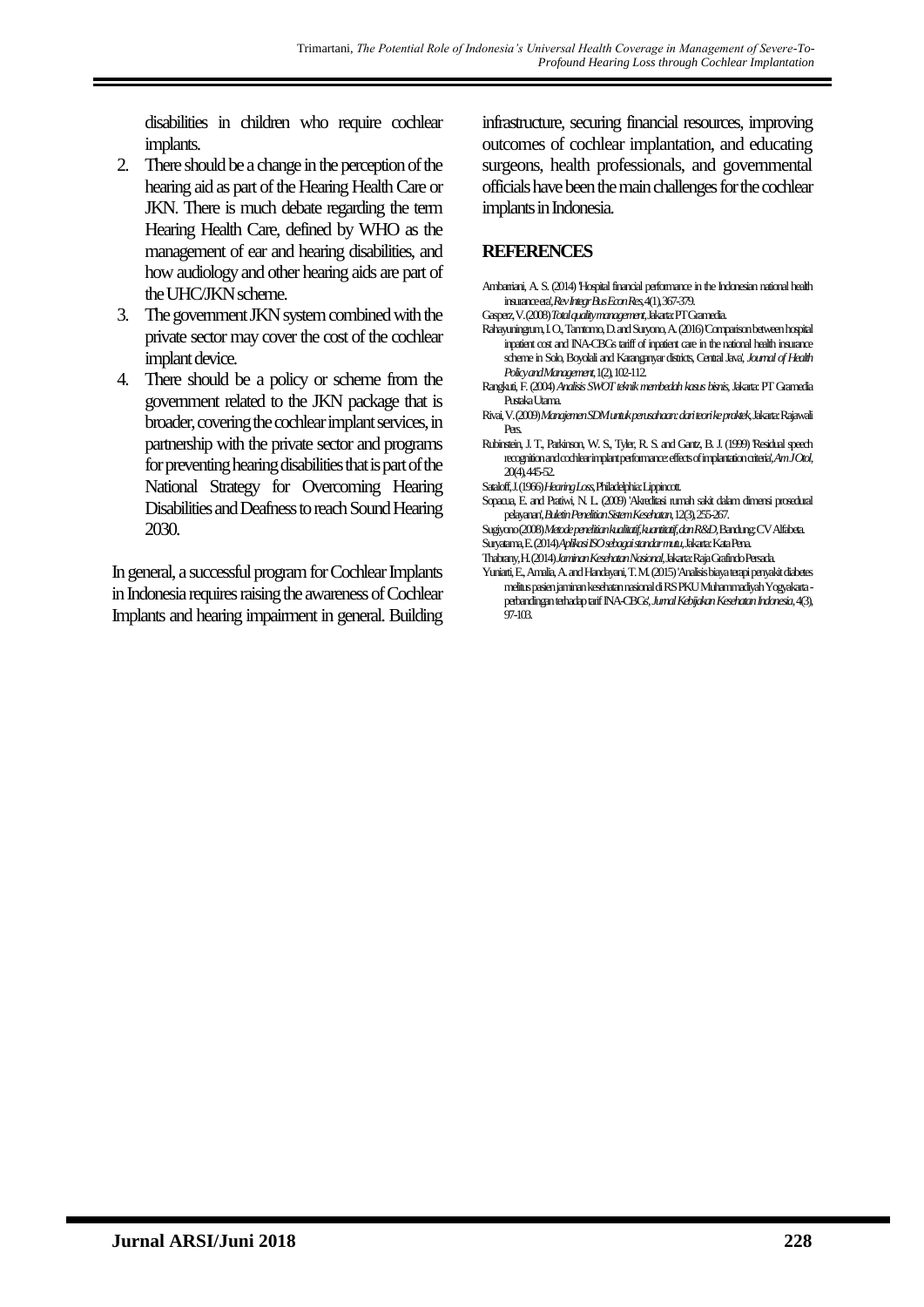# **Table 1.** *Strength*

| N <sub>0</sub> | <b>Strength</b>                                  | Weight | Rating | <b>Score</b> |
|----------------|--------------------------------------------------|--------|--------|--------------|
|                | RSCM is the national referral center             | 0.12   |        | 0.36         |
| $\mathfrak{D}$ | Located at the city center                       | 0.12   | ◠      | 0.24         |
| 3              | JKN Preoperative, surgery and post reimbursement | 0.8    | ↑      | 0.16         |
| 4              | Complete human resources                         | 0.9    |        | 0.18         |
| 5              | Complete facilities                              | 0.8    |        | 0.24         |
| 6              | Vast experience                                  | 0.11   |        | 0.33         |
|                | There is a Cochlear Implant Community in RSCM    | 0.8    |        | 0.16         |
| 8              | Networking with experts from overseas            | 0.12   | 2      | 0.24         |
| 9.             | Overseas training                                | 0.10   | 3      | 0.30         |
| 10.            | Update in knowledge                              | 0.10   | 3      | 0.30         |
|                | Total                                            |        |        | 2.51         |

#### **Table 2.** *Weakness*

| No             | Weakness                                                                       | Weight | Rating | <b>Score</b> |
|----------------|--------------------------------------------------------------------------------|--------|--------|--------------|
|                | Lengthy process                                                                | 0.18   |        | 0.54         |
| $\mathfrak{D}$ | Cost of equipment/devices is not covered by JKN                                | 0.20   |        | 0.60         |
| 3              | Continuously changing staff and at times not available                         | 0.8    |        | 0.8          |
| $\overline{4}$ | Same queue for patients who have registered online and on-<br>the-spot at RSCM | 0.10   |        | 0.10         |
|                | Patients come from vendors                                                     | 0.15   |        | 0.30         |
| 6              | No habilitation services available at RSCM                                     | 0.15   |        | 0.45         |
|                | Maintenance of equipment is difficult                                          | 0.14   |        | 0.42         |
|                | Total                                                                          |        |        | 2.49         |
|                | $S+W$                                                                          |        |        | 5.0          |

# **Table 3.** *Opportunity*

| No | <i><b>Opportunity</b></i>                                                                        | Weight | <b>Rating</b> | <b>Score</b> |
|----|--------------------------------------------------------------------------------------------------|--------|---------------|--------------|
|    | JKN give the opportunity to top up for the device,<br>partnership through grants/ private sector | 0.28   |               | 0.84         |
|    | RSCM Kiara has complete facilities                                                               | 0.24   |               | 0.48         |
|    | Cochlear Implant Community in RSCM is available                                                  | 0.26   |               | 0.52         |
|    | Access to the Ministry of Health and JKN                                                         | 0.22   |               | 0.44         |
|    | Total                                                                                            |        |               | 2.28         |

# **Table 4.** *Threat*

| No. | <b>Threat</b>                                                                                                         | Weight | Rating | <b>Score</b> |
|-----|-----------------------------------------------------------------------------------------------------------------------|--------|--------|--------------|
|     | RSCM is surrounded by hospitals that also provide cochlear<br>implant facilities                                      | 0.28   |        | 0.56         |
|     | Staff at other hospitals becoming more qualified                                                                      | 0.24   |        | 0.72         |
|     | Ease of access in other hospitals                                                                                     | 0.27   |        | 0.54         |
| 4   | Implementation of JKN policies for cochlear implant's tariffs<br>that does not match with hospital tariff (unit cost) | 0.21   |        | 0.42         |
|     | Total                                                                                                                 |        |        | 2.24         |
|     | $O+T$                                                                                                                 |        |        | 4.52         |

## **Table 5. SWOT Matrix**

|                         |    | Strength $(S)$                    | Weakness (W) |                                    |
|-------------------------|----|-----------------------------------|--------------|------------------------------------|
|                         |    | RSCM is the national center for   |              | Lengthy process                    |
|                         |    | referrals                         |              | Cost of device not covered by      |
|                         |    | Located at the center of the city |              | <b>JKN</b>                         |
|                         | 3. | JKN preoperative, surgery and     | 3.           | Continuously<br>changing<br>human  |
|                         |    | post reimbursement                |              | resources                          |
| <b>Internal Factors</b> | 4. | Complete human resources          | 4.           | Long queue, same for patients who  |
|                         | 5. | Complete facilities               |              | register online and on-the-spot at |
|                         | 6. | Most/highest experiences          |              | <b>RSCM</b>                        |
|                         | 7. | There is a cochlear implant       | 5.           | Patients come from vendors         |
|                         |    | community in RSCM                 | 6.           | No habilitation services in RSCM   |
|                         |    |                                   |              |                                    |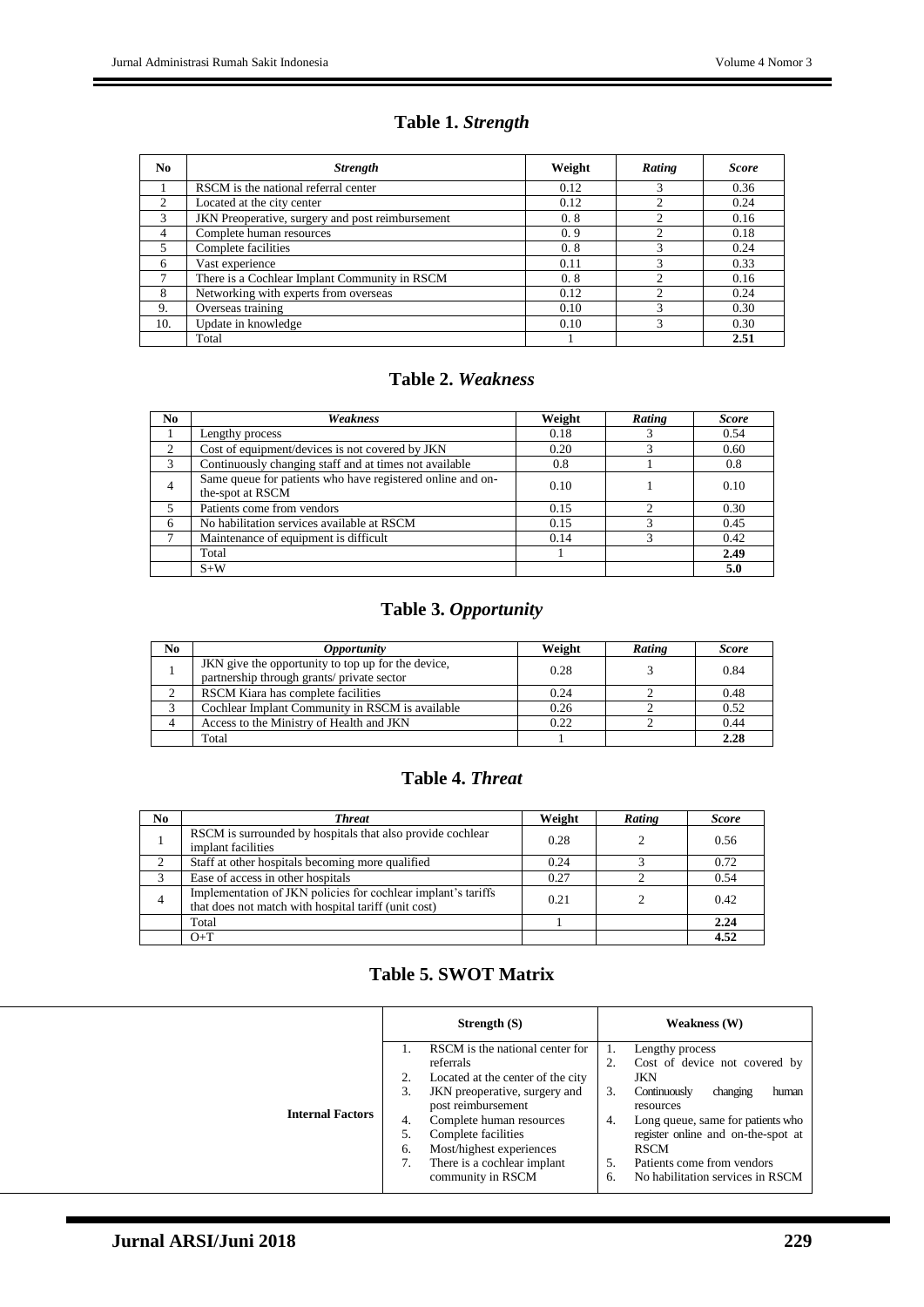|                 |                                                                                                                                                                                                                                                                                                                                                                                                               | Networks with professionals<br>8.<br>overseas<br>Training overseas<br>9.<br>Update of knowledge<br>10.                                                                                                                                                                                                                                                                                                                                                                          | Difficult equipment maintenance<br>7.                                                                                                                                                                                                                                                                                                                                               |
|-----------------|---------------------------------------------------------------------------------------------------------------------------------------------------------------------------------------------------------------------------------------------------------------------------------------------------------------------------------------------------------------------------------------------------------------|---------------------------------------------------------------------------------------------------------------------------------------------------------------------------------------------------------------------------------------------------------------------------------------------------------------------------------------------------------------------------------------------------------------------------------------------------------------------------------|-------------------------------------------------------------------------------------------------------------------------------------------------------------------------------------------------------------------------------------------------------------------------------------------------------------------------------------------------------------------------------------|
| Opportunity (O) | JKN, Donations<br>1.<br>2.<br>RSCM Kiara has complete<br>facilities<br>There is a cochlear implant<br>3.<br>community in RSCM<br>Access to ministry of health and<br>4.<br><b>JKN</b>                                                                                                                                                                                                                         | Strategy S - O:<br>Improve service quality by using<br>1.<br>all the facilities available and<br>support of the stakeholders<br>Part of the examination and<br>2.<br>surgery costs covered by JKN,<br>there is a chance for JKN and<br>other grants to cover the<br>cochlear implant<br>Development of services, along<br>3.<br>with research and education of<br>the community and network<br>hospitals in the field of<br>promotion, prevention, therapy,<br>and habilitation | Strategy O - W:<br>1.<br>Present the findings of the ENT<br>community to JKN and the<br>ministry of health regarding<br>coverage of the cochlear implant<br>$\overline{2}$ .<br>Make a special room for the<br>cochlear implant service in<br>RSCM Kiara and a scheduled<br>service at that center<br>3.<br>Addition of AVT with the<br>facilities and human resources<br>available |
| Threat (T)      | RSCM is surrounded by<br>1.<br>hospitals that facilitate cochlear<br>implant services (RS<br>Proklamasi, RS PIK, RS Islam<br>Cempaka Putih, RS Premier<br>Jatinegara, RS Salemba Satu)<br>Human resources in other<br>$\overline{2}$ .<br>hospitals becoming better at the<br>services<br>3.<br>Ease of access in other hospitals<br>Implementation of JKN policies<br>4.<br>in the cochlear implant tariffs. | <b>Strategy T - S:</b><br>Maximize RSCM status as<br>$1_{-}$<br>national referral center to<br>improve service quality<br>2.<br>Improve the quality of human<br>resources by skills and soft-skill<br>training<br>Maintain the trust of customer<br>3.<br>by maintaining the quality of<br>services and patients'<br>satisfaction<br>Present an approach to JKN to<br>4.<br>achieve a new scheme for<br>cochlea implants                                                        | <b>Strategy T - W:</b><br>Add qualified human resources<br>1.<br>2.<br>Maximize the partnership with<br><b>JKN</b>                                                                                                                                                                                                                                                                  |

#### Weakness

- Lengthy process
- $\ddot{\phantom{a}}$ Cost of equipment/devices is not covered by JKN
- $\ddot{\phantom{a}}$ Continuously changing staff and at times not available  $\ddot{\phantom{a}}$
- Same queue for patients who have registered online
- and on-the-spot at RSCM  $\ddot{\phantom{0}}$ Patients come from vendors
- No habilitation services available at RSCM
- Maintenance of equipment is difficult

#### Threat

- RSCM is surrounded by hospitals that provide CI facilities (RS Proklamas), RS PIK, RS Islam Cempaka<br>Putih, RS Premier Jatinegara, RS Salemba Satu)<br>Staff at other hospitals becoming more qualified
- 
- Ease of access in other hospitals
- $\ddot{\phantom{0}}$ Implementation of JKN policies for CI tariffs

### Strength

- RSCM is the national referral center<br>Located at the city center<br>JKN
- $\ddot{\cdot}$
- complete human resources
- $\ddot{\cdot}$
- 
- Complete human resources<br>
Complete facilities<br>
Vast experience<br>
Vast experience<br>
There is cochlear implant community in RSCM<br>
Network with experts from overseas<br>
Overseas training<br>
Update in knowledge  $\overline{\phantom{a}}$
- $\ddot{\cdot}$
- 

#### Opportunity

- JKN, Grants
- RSCM Kiara has complete facilities  $\ddot{\phantom{0}}$
- Cochlear Implant Community in RSCM is available  $\bullet$
- Access to the Ministry of Health and JKN

# **Figure 1. SWOT**